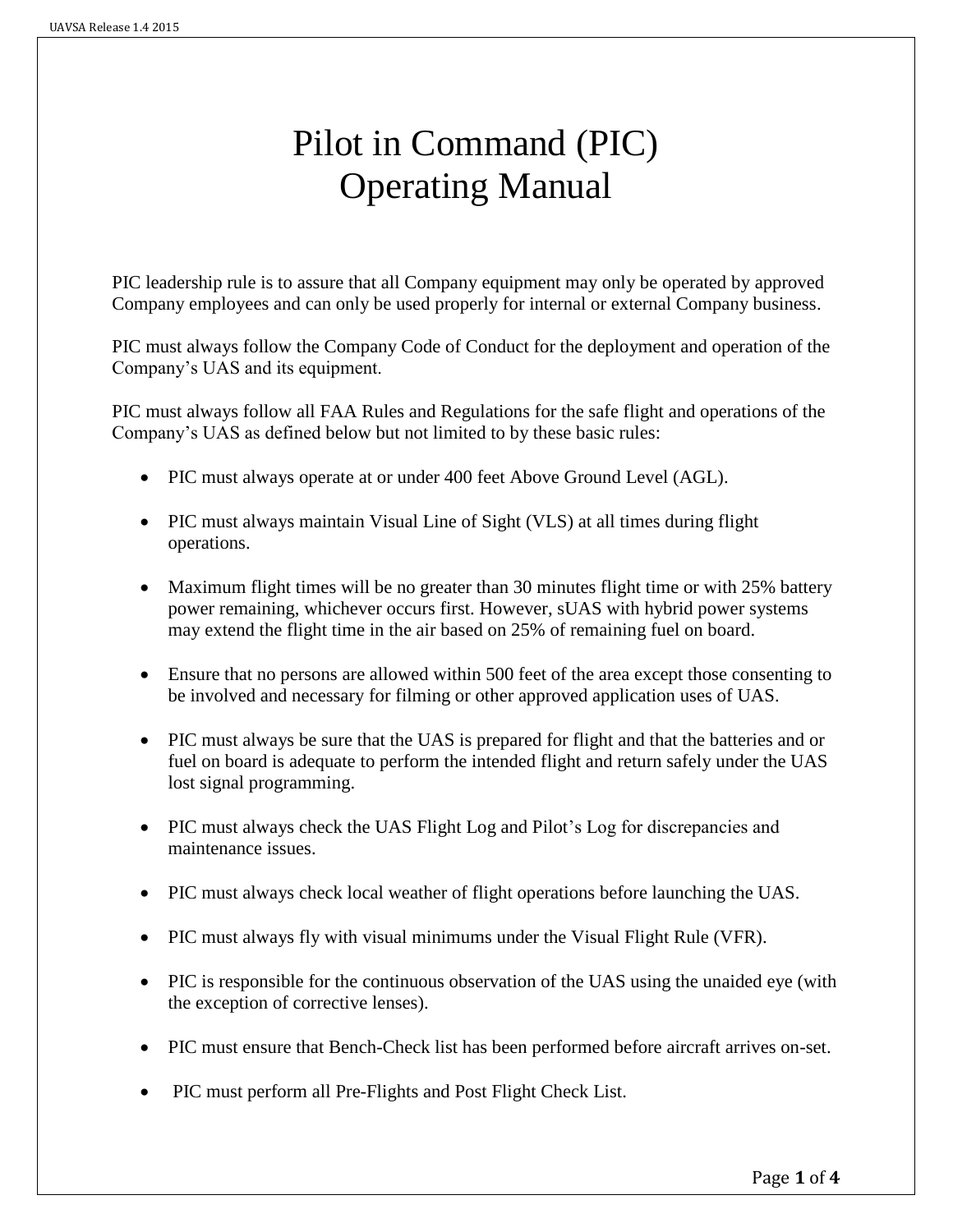- PIC deems weather unreasonable he/she may cancel/ postpone flight until conditions are deemed fly worthy.
- PIC's main and number one responsibility is to the Safety of the entire crew, location participants, the Company UAS and equipment.
- PIC will always log his or her flying time in their PIC Log Book example shown:

| 2000<br>YEAR<br>$20 -$<br>DATE                                  | <b>AIRCRAFT</b><br>MAKE & MODEL | AIRCRAFT<br>IDENT. | POINTS OF DEPARTURE & ARRIVAL |                   |                                |              | $NQ$ .<br>$NSTR$ .<br>APP. | NO.<br>LDG. |            | AIRCRAFT CATEGORY        |                  |     | <b>CONDITIONS OF FLIGHT</b> |                  |                     |                   |                          | TYPE OF PILOTING TIME |  |                              | TOTAL |
|-----------------------------------------------------------------|---------------------------------|--------------------|-------------------------------|-------------------|--------------------------------|--------------|----------------------------|-------------|------------|--------------------------|------------------|-----|-----------------------------|------------------|---------------------|-------------------|--------------------------|-----------------------|--|------------------------------|-------|
|                                                                 |                                 |                    | FROM                          | TO                | REMARKS, PROCEDURES, MANEUVERS |              |                            |             | <b>SEL</b> | AIRPLANE AIRPLANE<br>MEL | CROSS<br>COUNTRY | DAY | NIGHT                       | ACTUAL<br>INSTR. | SIMULATED<br>INSTR. | GROUND<br>TRAINER | DUAL<br>RECEIVED COMMAND | PILOT IN              |  | <b>DURATION</b><br>OF FLIGHT |       |
|                                                                 |                                 |                    |                               |                   |                                |              |                            |             |            |                          |                  |     |                             |                  |                     |                   |                          |                       |  |                              |       |
|                                                                 |                                 |                    |                               |                   |                                |              |                            |             |            |                          |                  |     |                             |                  |                     |                   |                          |                       |  |                              |       |
|                                                                 |                                 |                    |                               |                   |                                |              |                            |             |            |                          |                  |     |                             |                  |                     |                   |                          |                       |  |                              |       |
|                                                                 |                                 |                    |                               |                   |                                |              |                            |             |            |                          |                  |     |                             |                  |                     |                   |                          |                       |  |                              |       |
|                                                                 |                                 |                    |                               |                   |                                |              |                            |             |            |                          |                  |     |                             |                  |                     |                   |                          |                       |  |                              |       |
|                                                                 |                                 |                    |                               | <b>STATISTICS</b> |                                |              |                            |             |            |                          |                  |     |                             |                  |                     |                   |                          |                       |  |                              |       |
|                                                                 |                                 |                    |                               |                   |                                |              |                            |             |            |                          |                  |     |                             |                  |                     |                   |                          |                       |  |                              |       |
|                                                                 |                                 |                    |                               |                   |                                | PAGE TOTAL   |                            |             |            |                          |                  |     |                             |                  |                     |                   |                          |                       |  |                              |       |
| I certify that the statements made by me on this form are true. |                                 |                    |                               |                   |                                | AMT. FORWARD |                            |             |            |                          |                  |     |                             |                  |                     |                   |                          |                       |  |                              |       |
|                                                                 | PILOT'S SIGNATURE               |                    |                               |                   |                                |              |                            |             |            |                          |                  |     |                             |                  |                     |                   |                          |                       |  |                              |       |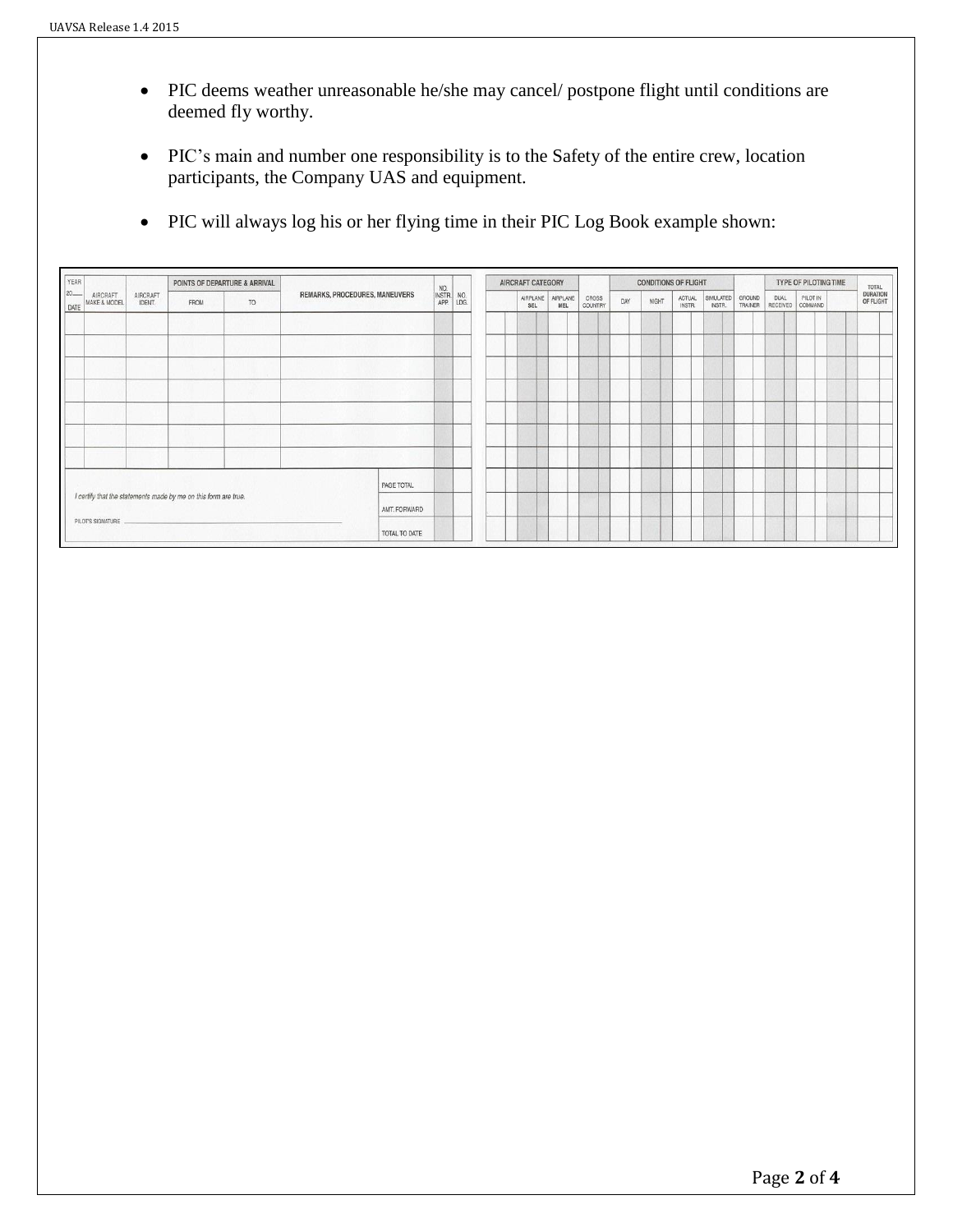# Emergency Procedures

Additional Emergency Communication can be found in the Flight and Communications Manual.

#### **A. Review Emergency Landing Zones**



- 1. PIC, VO and other Ground Managers review location for emergency landing Zone (ELZ) Locations in the Flight Envelope.
	- 2. In an Emergency situation if you are able, bring the UAS to the ELZ and land, if not, then land as soon as possible.
- 3. If major failures have occurred that may endanger life or property, try and maneuver the UAS to any clear area and land immediately.

## **B. Loss UAS Control Signal with the PIC Base Transmitter**

- 1. PIC Announce: "I have lost control of the UAS."
- a. Identify clear areas in case of emergency landing.
	- (If possible, use visuals from transmitter.)

Notify crew and participants through Voice, Radio or Bullhorn.

**C. Emergency Transmitter Controller Protocol** (each controller may have different locations for switches and flight attitude)



- 1. Flip Antenna Switch to High Power.
- 2. If in GPS Flip Switch to ATT Test Control
- 3. PIC regains control, immediately land UAS.

(If there is no response.)

- 4. Flip toggle switch from GPS to Manual
- 5. Flip Throttle Curve all the way to Closed Switch Position.
- 6. Slow movements (Try to regain control).
- 7. PIC regains control, immediately land UAS
	- a. Notify and alert crew and participants through Radio and bullhorn.
- 8. PIC Announce: "I have control of the UAS"

"Be alert, I'm landing UAS now."

## **D. Wind or Weather Change**



.

- Weather rapidly deteriorates; heavy rain, strong winds, poor visibility.
- 1. PIC notifies and alerts crew and participants through voice, radio, or bullhorn
- 2. PIC Announce: "Weather conditions below minimums"